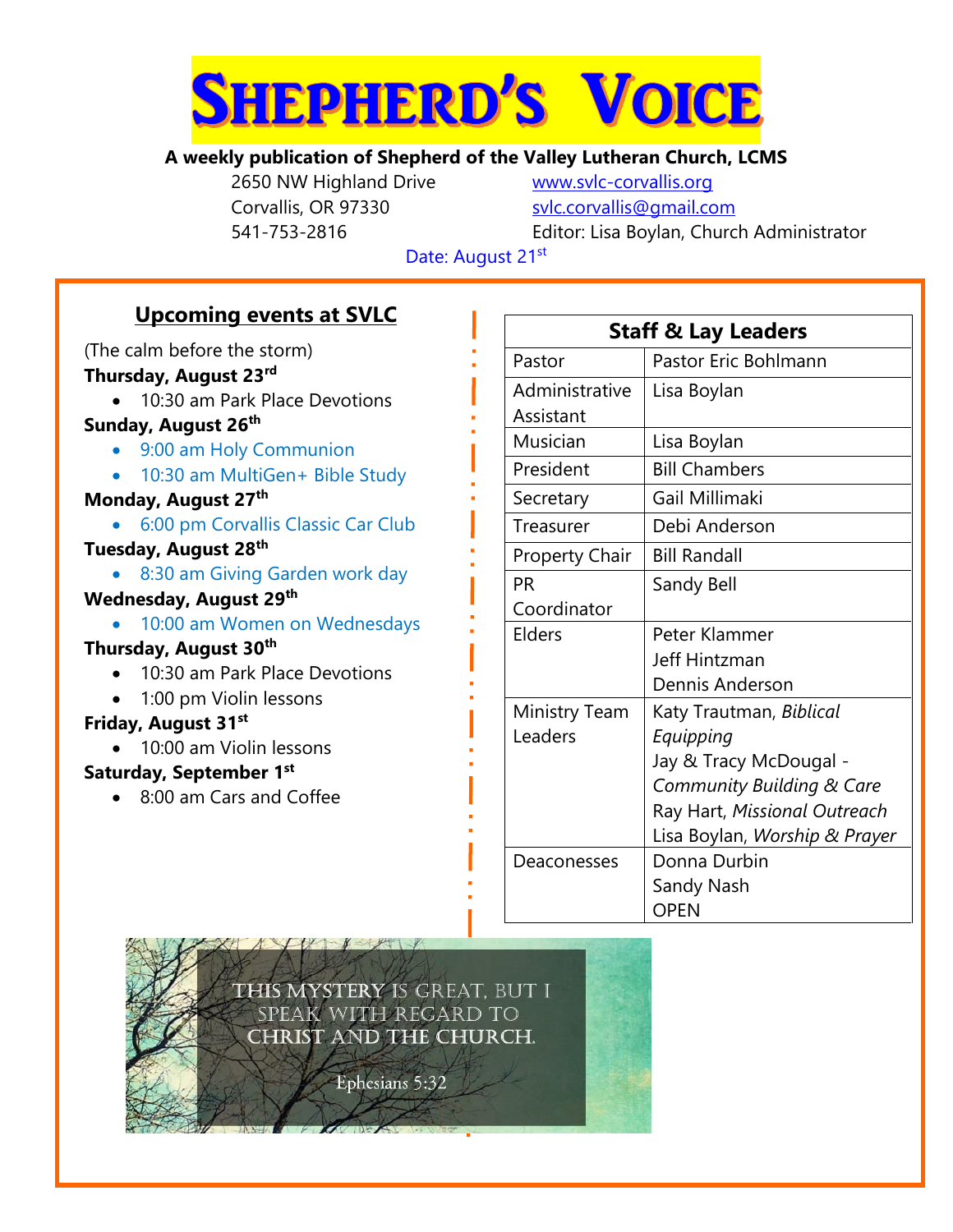

\*Explore God's Word through engaging videos and personal exploration of a reading for the upcoming Sunday.

\*Sept. 11<sup>th</sup> to May 28<sup>th</sup>

\*Tuesday's from 9 to 11:00 a.m.

\*Bring a journal. 7x9 or larger recommended. Talk with Pastor Eric if you want him to purchase a journal for you.



Starting September 11<sup>th</sup>, I will be offering a bible study class formatted to help you engage God's Word. We will watch a

short video and then journal one of the lectionary readings for the upcoming Sunday. The videos will help you see the big picture of the books of the bible and or themes and ideas in Scripture. By writing out the scripture you will learn scripture in a deep way and engage your memory in a significant way. Journaling will help you slow down and carefully consider God's Word and what it means for you. Don't let journaling discourage you from attending. I had a member, retired police officer and Trustee at my last church, who said this was the best bible study he had ever attended because it made Sunday a richer experience. He wasn't the journal type, but he embraced writing out God's Word and God's Word stuck with him more during the week and into Sunday. Another woman, a teacher, said that after she dies she hopes her kids find and read her journal. Not only will you engaging God's Word but also your brothers and sisters in Christ and build each

other up through it. Sign-up sheet on the bulletin board outside the Sanctuary doors. I look forward to our time together!

Peace,

Pastor Eric



Our MultiGen+ Bible Study will study Chapters 25 and 26 of Acts on Sunday, August

26<sup>th</sup>. Pr. Eric quides us through this interactive study.



This week's reading from Acts: Chapters 25 and 26.

Bring your observations to MultiGen+Study Sunday morning for further discussion. Still accepting photos for the bulletin board: [\(svlc.corvallis@gmail.com\)](mailto:svlc.corvallis@gmail.com). Only two weeks to go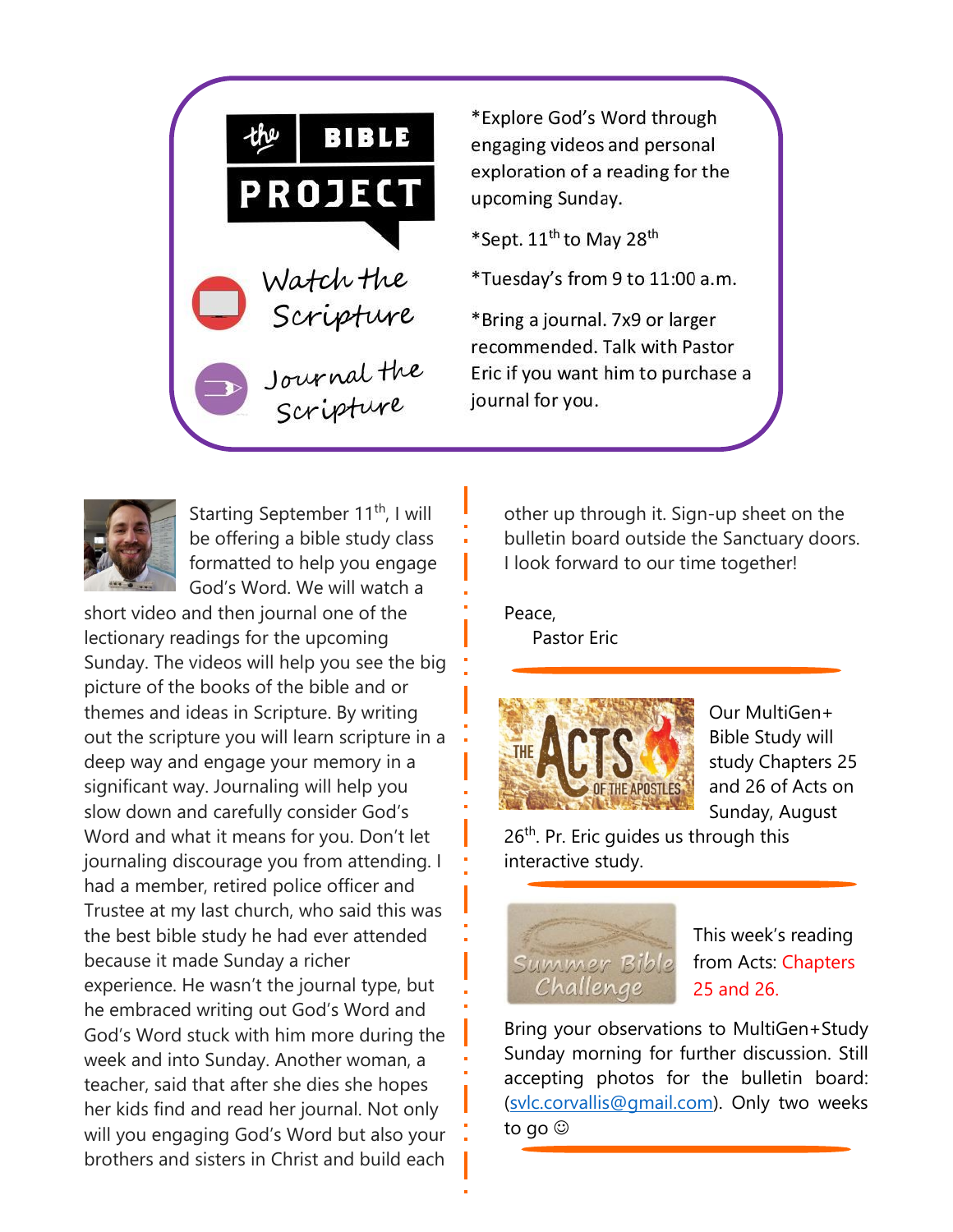

**Highlights from Council Meeting on August 14, 2018**

- Approval was given for the purchase of a projector and flat screen TV for the sanctuary.
- Sanctuary furnace and air conditioner and classroom furnace were installed.
- Bids were requested to replace the siding on the south and west side of the Church and the area by the roof.
- One of the two mowers is listed for sale on Craig's List for \$1,500.00.
- The net monthly July 2018 income was \$329.20.
- The YTD net income was \$30,856.21.

# Giving Garden News

**108** pounds of produce was donated this week! Lots of zucchini, eggplant, tomatoes, lettuce, basil, chard, kale, beets, tomatoes and marionberries



from the garden. The next work day is Tuesday, August 28<sup>th</sup> from 8:30-10:30 a.m. There are still lots of bark chips to be spread along the paths  $\odot$  Everyone is invited to volunteer in our Giving Garden. It's a great time! Bring sunscreen, water, and a hat!



Join us on Sunday mornings for Pastor Eric's sermon series on the book of

Ephesians. This week's Epistle reading is Ephesians 5:22-33.



*Lectionary Bible Readings for Worship*

August 26, 2018 Fourteenth Sunday after Pentecost First Reading: Isaiah 29:11-19 Psalm: Psalm 14 Epistle: Ephesians 5:22-33 Gospel: Mark 7:1-13

# September 2, 2018

Fifteenth Sunday after Pentecost First Reading: Deuteronomy 4:1-2, 6-9 Psalm: Psalm 119:129-136 Epistle: Ephesians 6:10-20 Gospel: Mark 7:14-23

#### September 9, 2018 Thirteenth Sunday after Pentecost First Reading: Isaiah 35:4-7a Psalm: Psalm 146 Epistle: James 2:1-10, 14-18 Gospel: Mark 7:(24-30) 31-37

#### **Bible Sale**



**CPH BIBLE SALE** is on! Are you looking for a new study Bible? Considering giving a child (grandchild) a Bible as a gift? ALL Bibles are on sale at CPH.org through September 30<sup>th</sup>. If ordering online, use promo code YFL to receive your discount. A list of Bibles is posted on the bulletin board at church. You may order directly or you may place your order through the church office. Talk to Lisa if you have any questions.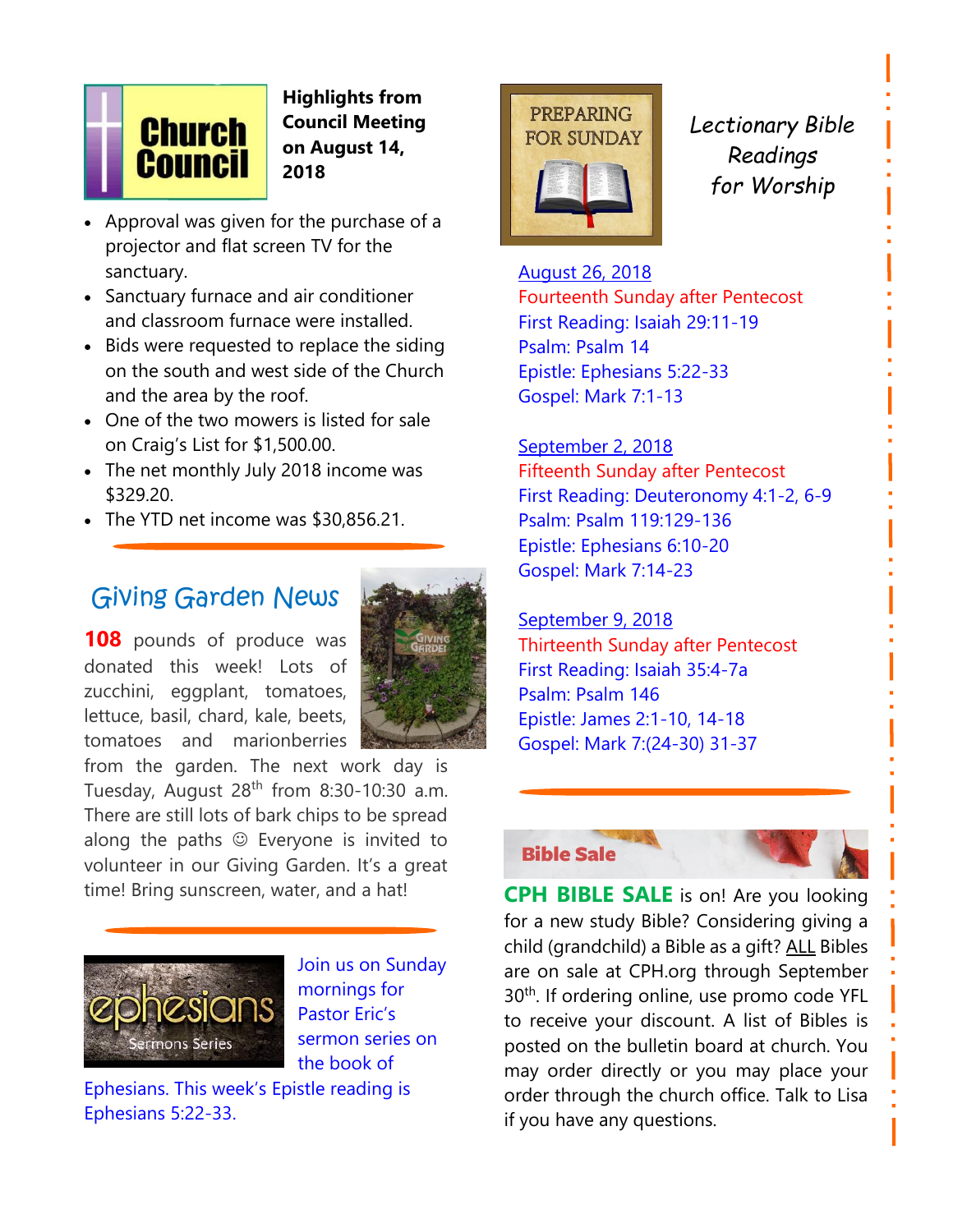

**WOW!!** In short order, 15 backpacks were stuffed with school supplies by an eager group of volunteers following worship this past week! Like a well-

oiled assembly line, this project was completed with lots of laughter and many smiles! Thanks to all who so generously donated! Thanks to Katy Trautman and our Thrivent members for supporting this project! What a blessing will descend on Linus Pauling Middle School. Let us keep those who receive these backpacks in our prayers throughout the school year!



\$50 per guest or \$360 per table (seats 8)

You're invited to Camp Lutherwood Oregon for our biggest fundraiser of the year in support of youth and family ministries! Live music by Red Diesel and a beautifully catered meal by Carte Blanche Catering will be served! Duck races, dessert dash, farmer's market, and live and silent auctions all in support of Camp Lutherwood Oregon. Buy your tickets now on our website: [www.lutherwoodoregon.org](http://www.lutherwoodoregon.org/) or call our office: (541) 998-6444.



Sunday, September 30 at 4 pm. Circuit 3 and 4 Forum

We will need to elect a pastoral delegate, lay delegate, alternate pastoral delegate and alternate lay delegate for the Synod Convention in June 2019. Due to the distance involved between churches, this meeting will be an "e-meeting"--you will be able to attend it either by phone or computer. More details to come when the time draws closer.

The important thing to remember is that before the September  $30<sup>th</sup>$  meeting, each congregation must decide on a layperson that will attend this meeting (with you) representing your church. Also, each congregation can nominate one layperson from their own membership or a layperson from another congregation to serve as the lay delegate or alternative lay delegate for Convention. Please submit your nominee(s) to me by September 29.

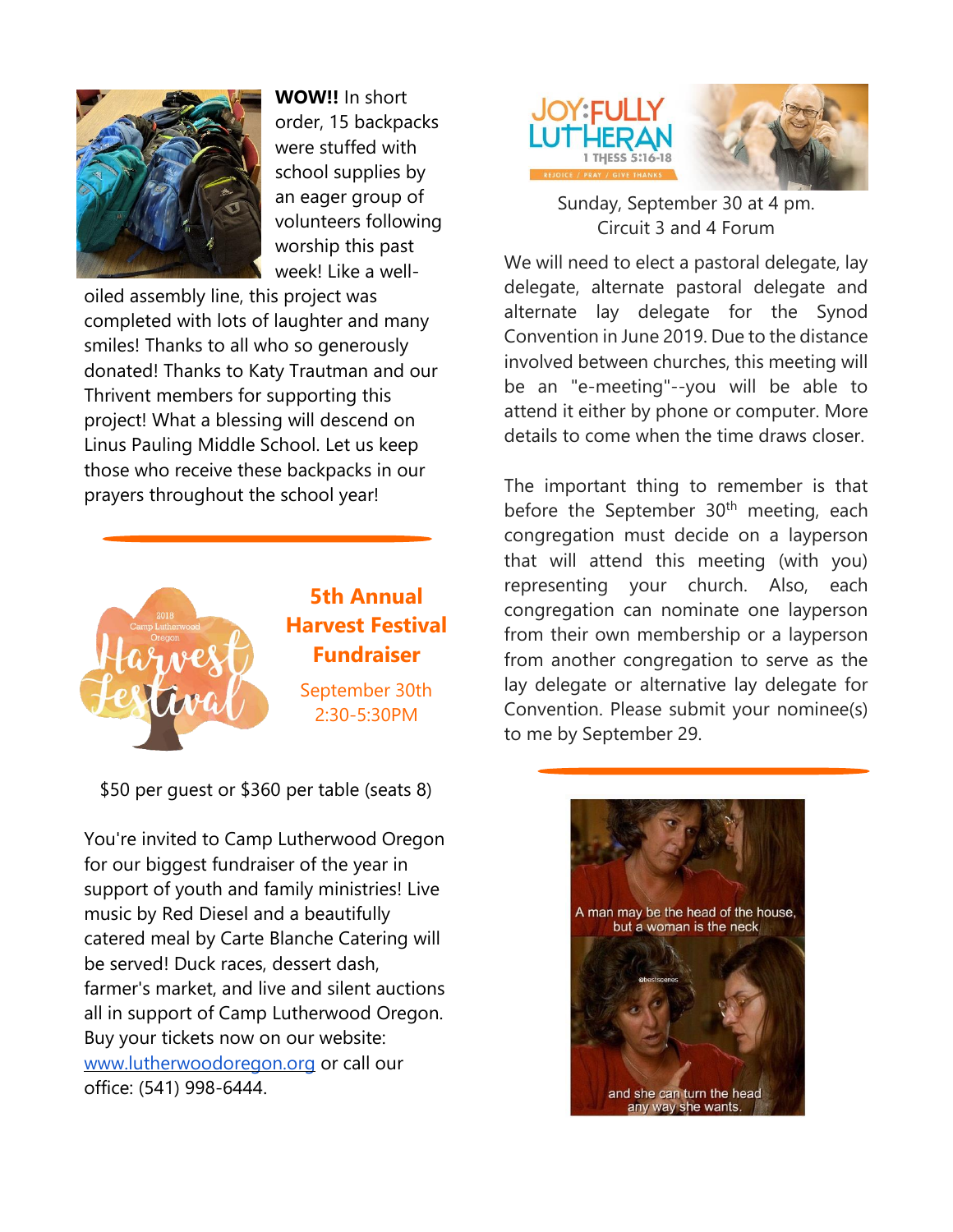| August Lay Ministry              |                          |                           |                    |                     |
|----------------------------------|--------------------------|---------------------------|--------------------|---------------------|
|                                  | Sunday                   | Sunday                    | Sunday             | Sunday              |
|                                  | August 5th               | August 12th               | August 19th        | August 26th         |
| Greeters                         | Rob & Donna              | Peter & Jennifer          | Sandy Nash         | Bud & Char          |
|                                  | Durbin                   | Klammer                   | Mary Nunery        | Reger               |
| <b>ACOIYte</b>                   | Kari Dort                | Kari Dort                 | Kari Dort          | Kari Dort           |
| Musician                         | Lisa Boylan              | Lisa Boylan               | Lisa Boylan        | Lisa Boylan         |
| Reader                           | Donna Durbin             | Ray Hart                  | Jeff Hintzman      | Jim Dort            |
| $Sound \triangleleft$ Slide Tech | Jay McDougal             | Craig Bell                | Marla Crane        | Ray Hart            |
|                                  | Fernando Henriques       | Fernando Henriques        | Fernando Henriques | Fernando Henriques  |
| <b>Ushers</b>                    | Katy Trautman            | Katy Trautman             | Katy Trautman      | Katy Trautman       |
|                                  | Jim Dort                 | Jim Dort                  | Jim Dort           | Jim Dort            |
|                                  | Ray Hart                 | Ray Hart                  | Ray Hart           | <b>Bill Randall</b> |
| <b>Communion Assistants</b>      | Jeff Hintzman            | Peter Klammer             | Peter Kalmmer      | Peter Klammer       |
|                                  | Debi Anderson            | Katy Trautman             | Debi Anderson      | Jay McDougal        |
| Fellowship                       | Pr. Eric & Char Bohlmann | Virginia Kutsch           | Alison Hintzman    | Tracy McDougal      |
|                                  |                          | Donna Pompe & Karen Inman | Debi Anderson      | Gail Millimaki      |
| Altar Care                       | Sue Probus<br>Sue Probus |                           | Sue Probus         | Sue Probus          |
|                                  | Sandy Nash               | Alison Hintzman           | Brenda Brumbaugh   | Dianne Taft         |
| Counters                         | Rob Durbin               | Jennifer Klammer          | Donna Durbin       | Karen Inman         |

I will keep an eye on the bulletin board and reflect changes in the Shepherd's Voice weekly. Thanks for helping!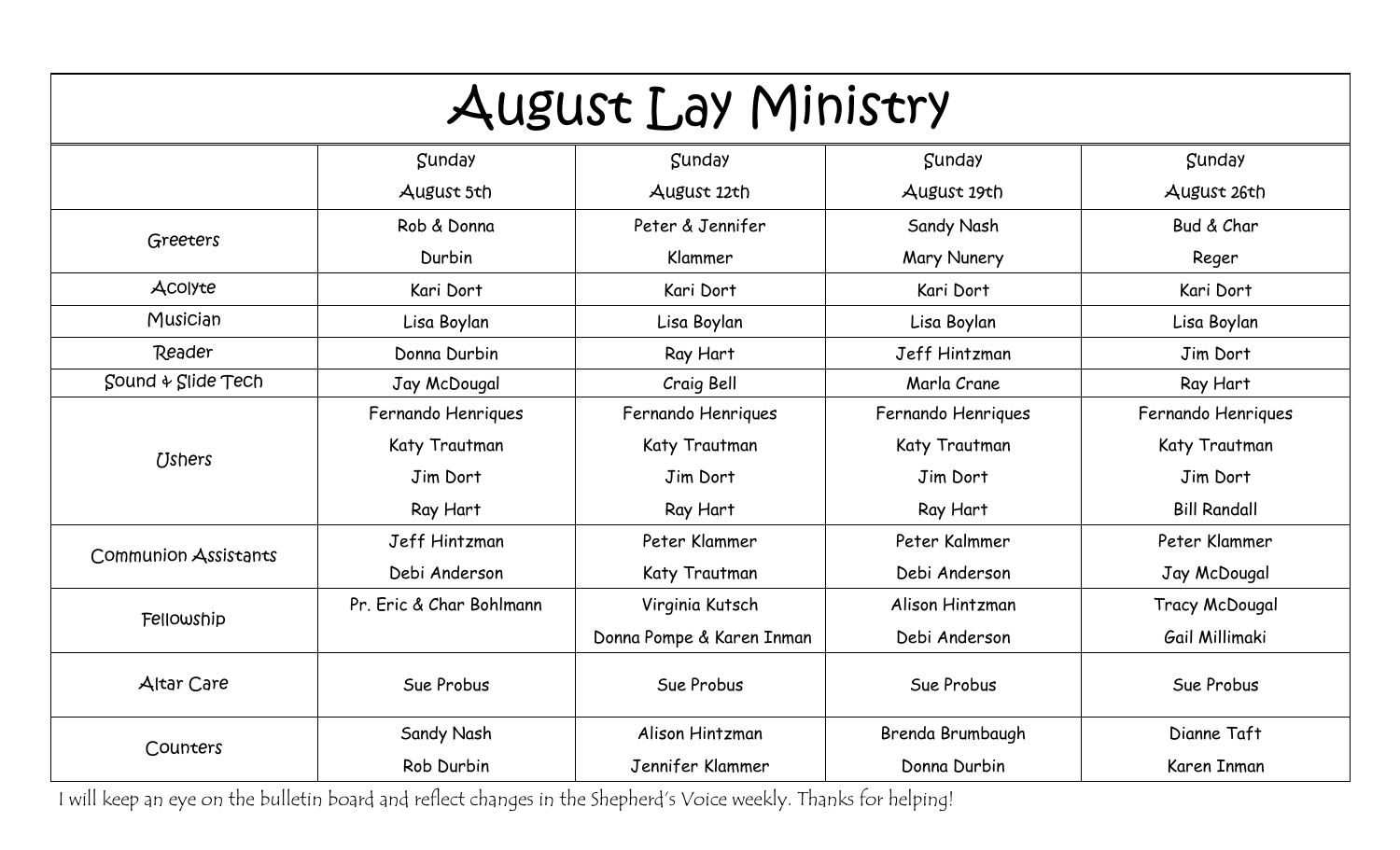| August Activities                                                                                                                                                                                                            |                                                                                                     |                                                                                                                                                                                       |                                                                           |                                                                               |                                               |          |
|------------------------------------------------------------------------------------------------------------------------------------------------------------------------------------------------------------------------------|-----------------------------------------------------------------------------------------------------|---------------------------------------------------------------------------------------------------------------------------------------------------------------------------------------|---------------------------------------------------------------------------|-------------------------------------------------------------------------------|-----------------------------------------------|----------|
| Sunday                                                                                                                                                                                                                       | Monday                                                                                              | Tuesday                                                                                                                                                                               | Wednesday                                                                 | Thursday                                                                      | Friday                                        | Saturday |
| If you see activities missing or incorrect information on the calendar, please let<br>the church office know via phone, email or a message in the box outside the<br>office door so that corrections can be made! Thank you! |                                                                                                     | 10:00 am Women on Wednesdays<br>10:00 am Light of Christ core team                                                                                                                    | $\overline{2}$<br>10:30 am Park Place devotions<br>1:00 pm Violin lessons | 3<br>10:00 am Violin lessons                                                  | 4<br>8:00 am Cars & Coffee                    |          |
| $5\phantom{.0}$<br>9:00 am Holy Communion<br>10:30 am Multi-Gen+<br>4:00 pm Nazareth GG                                                                                                                                      | 6                                                                                                   | 8:30 am Giving Garden<br>10:00 am Violin lessons<br>6:30 Biblical Equipping mtg                                                                                                       | 8<br>11:30 am Fellowship Potluck                                          | 10:30 am Park Place devotions<br>1:00 pm Violin lessons                       | 10<br>10:00 am Violin lessons                 | 11       |
| $\overline{12}$<br>9:00 am Holy Communion<br>10:30 am Multi-Gen+                                                                                                                                                             | 13<br>10:00 am CEF (Child<br>Evangelism Fellowship)<br>7:00 pm Evening Garden<br>Club board meeting | 14<br>10:00 am CEF<br>8:30 am Giving Garden<br>10:00 am Violin lessons<br>5:30 pm Church Council<br>6:00 pm 4H Garden Gnomes<br>7:00 pm Leadership meeting<br>8:00 pm Elder/Deaconess | 15<br>10:00 am CEF<br>10:00 am Women on Wednesdays                        | 16<br>10:00 am CEF<br>10:30 am Park Place devotions<br>1:00 pm Violin lessons | 17<br>10:00 am CEF<br>10:00 am Violin lessons | 18       |
| 19<br>9:00 am Holy Communion<br>10:30 am Multi-Gen+                                                                                                                                                                          | 20                                                                                                  | 21<br>8:30 am Giving Garden                                                                                                                                                           | 22                                                                        | 23<br>10:30 am Park Place devotions                                           | $\overline{24}$                               | 25       |
| 26<br>9:00 am Holy Communion<br>10:30 am Multi-Gen+                                                                                                                                                                          | $\overline{27}$<br>6:00 pm Car Club                                                                 | 28<br>8:30 am Giving Garden<br>10:00 am Violin lessons                                                                                                                                | 29                                                                        | 30<br>10:30 am Park Place devotions<br>1:00 pm Violin lessons                 | 31<br>10:00 am Violin lessons                 |          |